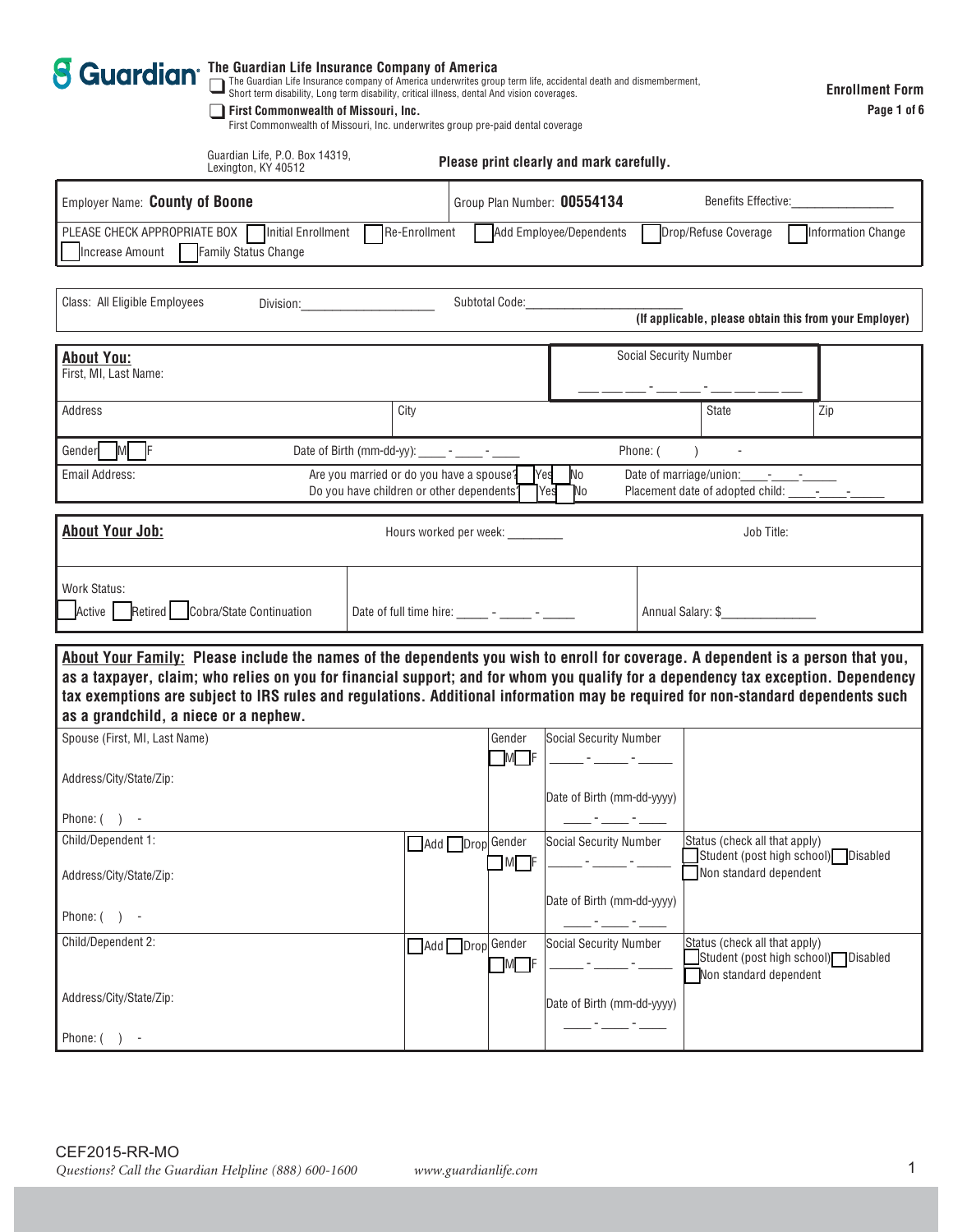| Child/Dependent 3:<br>Address/City/State/Zip:<br>Phone: $( )$ -<br>Child/Dependent 4:<br>Address/City/State/Zip:<br>Phone: $( )$ -                                                                                                                                                                                                    | Add Drop Gender<br>Add Drop Gender |                                                               | $\Box$ M $\Box$ F<br>$\Box$ M $\Box$ F                                                                                                                        | <b>Social Security Number</b><br>Date of Birth (mm-dd-yyyy)<br><b>Social Security Number</b><br>Date of Birth (mm-dd-yyyy)                                                                                                                                                                                                                                                                 | Status (check all that apply)<br>Student (post high school) Disabled<br>Non standard dependent<br>Status (check all that apply)<br>Student (post high school) Disabled<br>Non standard dependent |
|---------------------------------------------------------------------------------------------------------------------------------------------------------------------------------------------------------------------------------------------------------------------------------------------------------------------------------------|------------------------------------|---------------------------------------------------------------|---------------------------------------------------------------------------------------------------------------------------------------------------------------|--------------------------------------------------------------------------------------------------------------------------------------------------------------------------------------------------------------------------------------------------------------------------------------------------------------------------------------------------------------------------------------------|--------------------------------------------------------------------------------------------------------------------------------------------------------------------------------------------------|
|                                                                                                                                                                                                                                                                                                                                       |                                    |                                                               |                                                                                                                                                               |                                                                                                                                                                                                                                                                                                                                                                                            |                                                                                                                                                                                                  |
| <b>Drop Coverage:</b><br><b>Drop Dependents</b><br>Drop Employee<br>The date of withdrawal cannot be prior to the date this form is completed<br>and signed.<br>$\Box$ Termination of Employment $\Box$ Retirement<br>Other Event:                                                                                                    |                                    | Dental<br>Vision<br>VAD&D<br>$\Box$ Accident<br>$\Box$ Cancer | <b>Basic Life</b><br><b>Voluntary Life</b><br>$\Box$ Critical Illness<br>$\Box$ Multi-Coverage<br><b>Long Term Disability</b><br>$\Box$ Short Term Disability | <b>Coverage Being Dropped:</b><br>Employee Spouse Child(ren)<br>$\Box$ Employee $\Box$ Spouse $\Box$ Child (ren)<br>$\Box$ Employee $\Box$ Spouse $\Box$ Child (ren)<br>Employee Spouse Child(ren)<br>Employee Spouse LGhild(ren)<br>$\Box$ Employee $\Box$ Spouse $\Box$ Child(ren)<br>$\Box$ Employee $\Box$ Spouse $\Box$ Child(ren)<br>$\Box$ Employee $\Box$ Spouse $\Box$ Child(ren) |                                                                                                                                                                                                  |
| <b>Loss Of Other Coverage:</b><br>I and/or my dependents were previously covered under another insurance<br>plan. Loss of coverage was due to:<br>Death of Spouse ______-_-___-___-____<br>Termination/Expiration of Coverage Theory American Service Service Service Service Service Service S<br><b>Coverage Lost</b> Dental Vision |                                    | reasons:                                                      |                                                                                                                                                               | Covered under another insurance plan<br>Other Charles Communication of the Charles Charles Charles Charles Charles Charles Charles Charles Charles Charles Charles Charles Charles Charles Charles Charles Charles Charles Charles Charles Charles Charles Charles Cha<br>(additional information may be required)                                                                         | I have been offered the above coverage(s) and wish to drop enrollment for the following                                                                                                          |
| Vision Coverage: You must be enrolled to cover your dependents. Check only one box.                                                                                                                                                                                                                                                   |                                    |                                                               |                                                                                                                                                               |                                                                                                                                                                                                                                                                                                                                                                                            |                                                                                                                                                                                                  |
| <b>Employee Only</b>                                                                                                                                                                                                                                                                                                                  |                                    | EE & Spouse                                                   |                                                                                                                                                               | EE &                                                                                                                                                                                                                                                                                                                                                                                       | EE, Spouse &                                                                                                                                                                                     |
| <b>Full Feature</b>                                                                                                                                                                                                                                                                                                                   |                                    |                                                               |                                                                                                                                                               | Dependent/Child(ren) Dependent/Child(ren)                                                                                                                                                                                                                                                                                                                                                  |                                                                                                                                                                                                  |
| I do not want this coverage. If you do not want this Vision Coverage, please mark all that apply:                                                                                                                                                                                                                                     |                                    |                                                               |                                                                                                                                                               |                                                                                                                                                                                                                                                                                                                                                                                            |                                                                                                                                                                                                  |

 $\Box$  I am covered under another Vision plan My spouse is covered under another Vision plan

 $\Box$  My dependents are covered under another Vision plan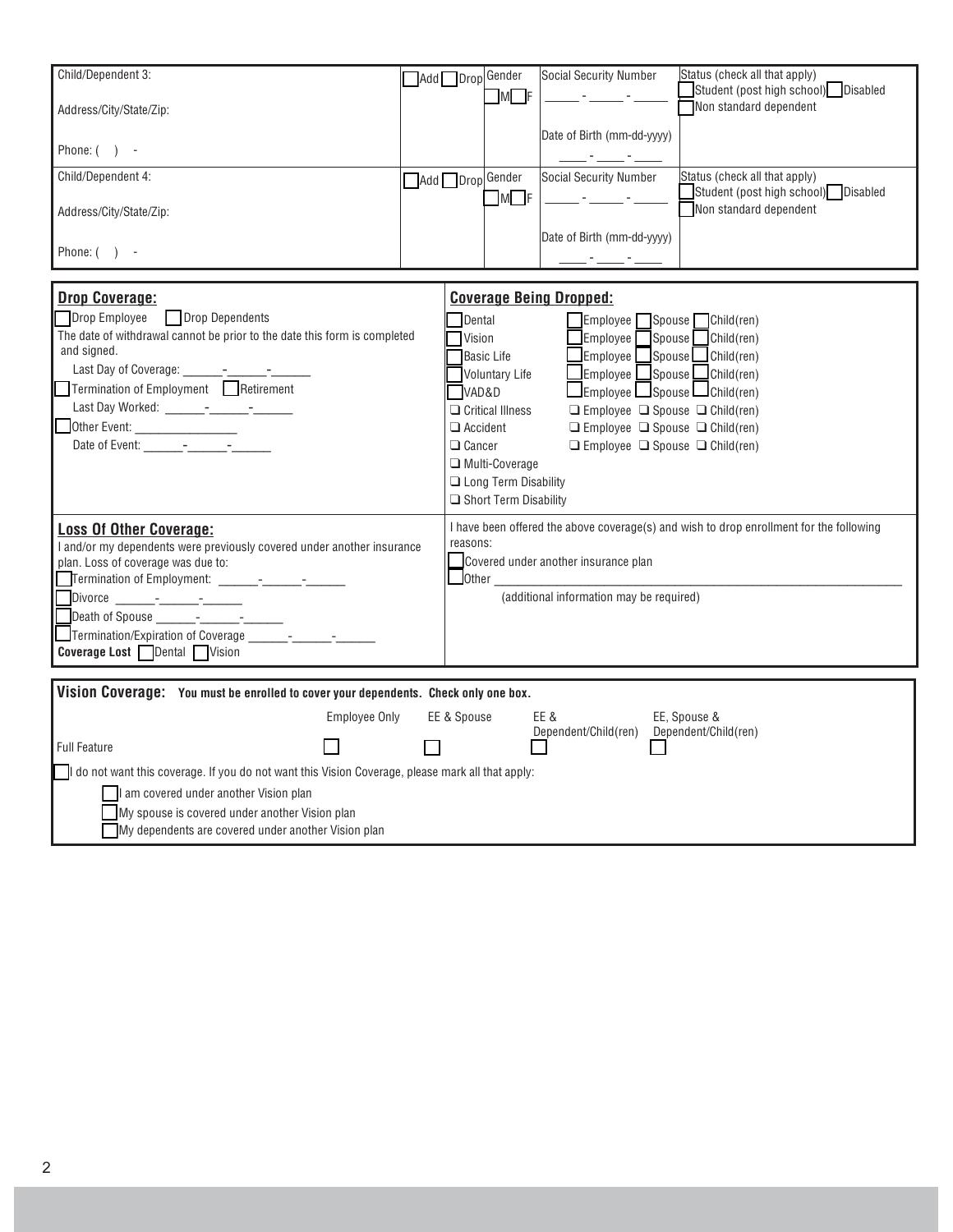| <b>Basic Life Coverage:</b><br>Benefit reductions apply. Please see plan administrator.                                                                                                                                                                                                 |                                                                                                                                                                                                                                                                                                                                                                                                                                                                                                                                                                                                                                                                                                                                                                                           |
|-----------------------------------------------------------------------------------------------------------------------------------------------------------------------------------------------------------------------------------------------------------------------------------------|-------------------------------------------------------------------------------------------------------------------------------------------------------------------------------------------------------------------------------------------------------------------------------------------------------------------------------------------------------------------------------------------------------------------------------------------------------------------------------------------------------------------------------------------------------------------------------------------------------------------------------------------------------------------------------------------------------------------------------------------------------------------------------------------|
| <b>Policy Amount</b><br><b>Employee Only</b><br>$\boxtimes$ \$50,000<br>The Guarantee Issue<br>Amount is \$50,000.<br><b>Reduction to Guarantee</b><br>Issue amount will begin at<br>age 65. Please see your<br>plan administrator for<br>l details.<br>I do not want this<br>coverage. | <b>Name your beneficiaries:</b> (Primary beneficiary percentages must total 100%)<br><b>Primary Beneficiaries:</b><br>Date of Birth (mm-dd-yy): - - - Address/City/State/Zip: ________________________<br>Date of Birth (mm-dd-yy): - - - Address/City/State/Zip:____________________<br>Phone: ( ) - Relationship to Employee: Relationship to Employee:<br>Contingent Beneficiary: Social Security Number: _________________<br>Date of Birth (mm-dd-yy):____-_______ Address/City/State/Zip:___________________<br>Phone: () - Relationship to Employee: 1990 1991 1991 1991 1991 1992 1993 1994 1996 1997 1998 1999 199<br>(In the event the primary beneficiaries are deceased, the contingent beneficiary will receive<br>the benefit. Employer maintains beneficiary information.) |
| If this Basic Life policy will replace your existing life insurance policy under your current employer, provide the amount of the previous policy \$<br><b>Important Notes:</b>                                                                                                         |                                                                                                                                                                                                                                                                                                                                                                                                                                                                                                                                                                                                                                                                                                                                                                                           |

Based on your plan benefits and age, you may be required to complete an evidence of insurability form for Basic Life.

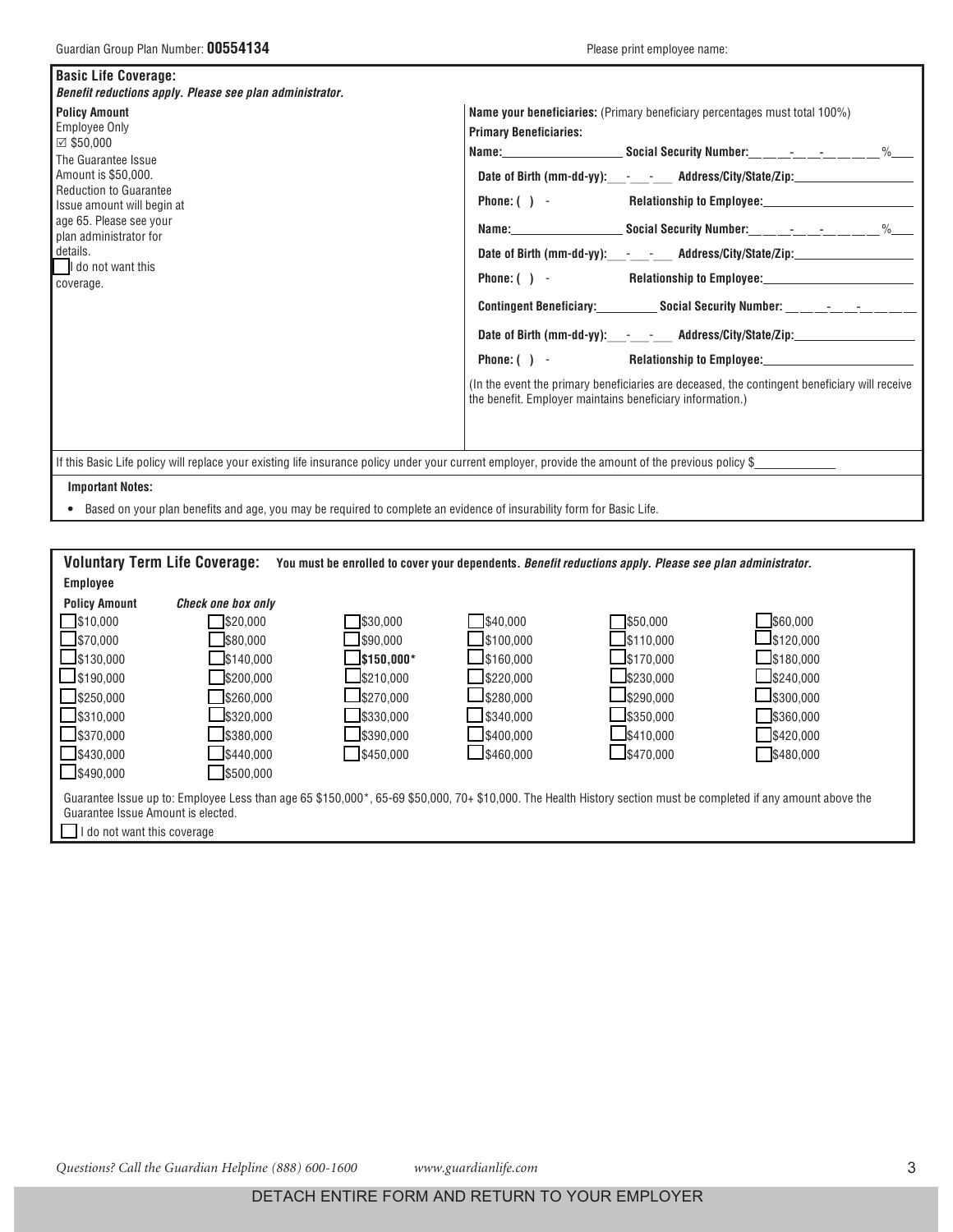| <b>LIFE INSURANCE</b> continued                                                                                                                                                                                                                                                                                                                                                                                                                                                                                                                                                                                                                                                                                                                                                          |  |  |  |  |  |  |  |
|------------------------------------------------------------------------------------------------------------------------------------------------------------------------------------------------------------------------------------------------------------------------------------------------------------------------------------------------------------------------------------------------------------------------------------------------------------------------------------------------------------------------------------------------------------------------------------------------------------------------------------------------------------------------------------------------------------------------------------------------------------------------------------------|--|--|--|--|--|--|--|
| <b>Add Voluntary Life for Spouse</b>                                                                                                                                                                                                                                                                                                                                                                                                                                                                                                                                                                                                                                                                                                                                                     |  |  |  |  |  |  |  |
| <b>Policy Amount</b><br>$\mathbb{I}$ \$5,000<br>\$20,000<br>\$15,000<br>$\frac{1}{2}$ \$25,000<br>\$30,000<br>\$10,000<br>\$35,000<br>\$45.000<br>\$50,000*<br>\$55,000<br>\$60,000<br>\$40,000<br>365,000<br>\$75,000<br>\$80,000<br>\$85,000<br>390,000<br>\$70,000<br>$\sqrt{$}95,000$<br>\$105,000<br>\$110,000<br>\$115,000<br>\$120,000<br>\$100.000<br>\$140,000<br>\$145,000<br>\$150,000<br>$\frac{1}{2}$ \$125,000<br>\$130,000<br>\$135,000<br>$\Box$ \$155,000<br>\$170,000<br>\$175,000<br>\$180,000<br>\$160,000<br>\$165,000<br>$\frac{1}{3}$ \$185,000<br>\$190,000<br>\$195,000<br>\$200,000<br>\$205,000<br>\$210,000<br>$\frac{1}{2}$ \$215,000<br>\$220,000<br>\$225,000<br>3230,000<br>$\Box$ \$235,000<br>$\frac{1}{2}$ \$240,000<br>$\Box$ \$245,000<br>\$250,000 |  |  |  |  |  |  |  |
| Guarantee Issue up to: Spouse Less than age 65 \$50,000*, 65-69 \$10,000, 70+ \$0.                                                                                                                                                                                                                                                                                                                                                                                                                                                                                                                                                                                                                                                                                                       |  |  |  |  |  |  |  |
| *The amount may not be more than 50% of the employee amount for Voluntary Life.                                                                                                                                                                                                                                                                                                                                                                                                                                                                                                                                                                                                                                                                                                          |  |  |  |  |  |  |  |
| I do not want this coverage                                                                                                                                                                                                                                                                                                                                                                                                                                                                                                                                                                                                                                                                                                                                                              |  |  |  |  |  |  |  |
| Add Voluntary Life for Dependent/Child(ren)                                                                                                                                                                                                                                                                                                                                                                                                                                                                                                                                                                                                                                                                                                                                              |  |  |  |  |  |  |  |
| <b>Policy Amount</b><br>$\Box$ \$1,000<br>]\$10,000*<br>\$5,000                                                                                                                                                                                                                                                                                                                                                                                                                                                                                                                                                                                                                                                                                                                          |  |  |  |  |  |  |  |
| *Guarantee Issue Amount                                                                                                                                                                                                                                                                                                                                                                                                                                                                                                                                                                                                                                                                                                                                                                  |  |  |  |  |  |  |  |
| *The amount may not be more than 50% of the employee amount for Voluntary Life.                                                                                                                                                                                                                                                                                                                                                                                                                                                                                                                                                                                                                                                                                                          |  |  |  |  |  |  |  |
| I do not want this coverage                                                                                                                                                                                                                                                                                                                                                                                                                                                                                                                                                                                                                                                                                                                                                              |  |  |  |  |  |  |  |
| Add Voluntary AD&D<br>You must enroll for voluntary term life to be eligible for this coverage. Your elected amount of coverage will be 1 time(s) the coverage<br>elected for voluntary life. You must be enrolled to cover your dependents.<br>Spouse<br>Employee<br>Child(ren)<br>I do not want this coverage<br>I do not want this coverage<br>I do not want this coverage                                                                                                                                                                                                                                                                                                                                                                                                            |  |  |  |  |  |  |  |
| <b>Important Notes:</b>                                                                                                                                                                                                                                                                                                                                                                                                                                                                                                                                                                                                                                                                                                                                                                  |  |  |  |  |  |  |  |
| • Based on your plan benefits and age, you may be required to complete an evidence of insurability form for Voluntary Life.                                                                                                                                                                                                                                                                                                                                                                                                                                                                                                                                                                                                                                                              |  |  |  |  |  |  |  |
|                                                                                                                                                                                                                                                                                                                                                                                                                                                                                                                                                                                                                                                                                                                                                                                          |  |  |  |  |  |  |  |
| Name your beneficiaries: (Primary beneficiary percentages must total 100%) If electing different beneficiaries that are not the same as those named for Basic Life,<br>please name below.                                                                                                                                                                                                                                                                                                                                                                                                                                                                                                                                                                                                |  |  |  |  |  |  |  |
| <b>Primary Beneficiaries:</b><br><b>Social Security Number:</b><br>$\%$<br>Name:                                                                                                                                                                                                                                                                                                                                                                                                                                                                                                                                                                                                                                                                                                         |  |  |  |  |  |  |  |
| Date of Birth (mm-dd-yy): - - - - -                                                                                                                                                                                                                                                                                                                                                                                                                                                                                                                                                                                                                                                                                                                                                      |  |  |  |  |  |  |  |
| Phone: $( )$ -                                                                                                                                                                                                                                                                                                                                                                                                                                                                                                                                                                                                                                                                                                                                                                           |  |  |  |  |  |  |  |
|                                                                                                                                                                                                                                                                                                                                                                                                                                                                                                                                                                                                                                                                                                                                                                                          |  |  |  |  |  |  |  |
|                                                                                                                                                                                                                                                                                                                                                                                                                                                                                                                                                                                                                                                                                                                                                                                          |  |  |  |  |  |  |  |
| Phone: $( )$ -                                                                                                                                                                                                                                                                                                                                                                                                                                                                                                                                                                                                                                                                                                                                                                           |  |  |  |  |  |  |  |
|                                                                                                                                                                                                                                                                                                                                                                                                                                                                                                                                                                                                                                                                                                                                                                                          |  |  |  |  |  |  |  |
| Date of Birth (mm-dd-yy): Process City/State/Zip:________________________________                                                                                                                                                                                                                                                                                                                                                                                                                                                                                                                                                                                                                                                                                                        |  |  |  |  |  |  |  |
| Phone: $( )$ -                                                                                                                                                                                                                                                                                                                                                                                                                                                                                                                                                                                                                                                                                                                                                                           |  |  |  |  |  |  |  |
| (In the event the primary beneficiaries are deceased, the contingent beneficiary will receive the benefit. Employer maintains beneficiary information.)                                                                                                                                                                                                                                                                                                                                                                                                                                                                                                                                                                                                                                  |  |  |  |  |  |  |  |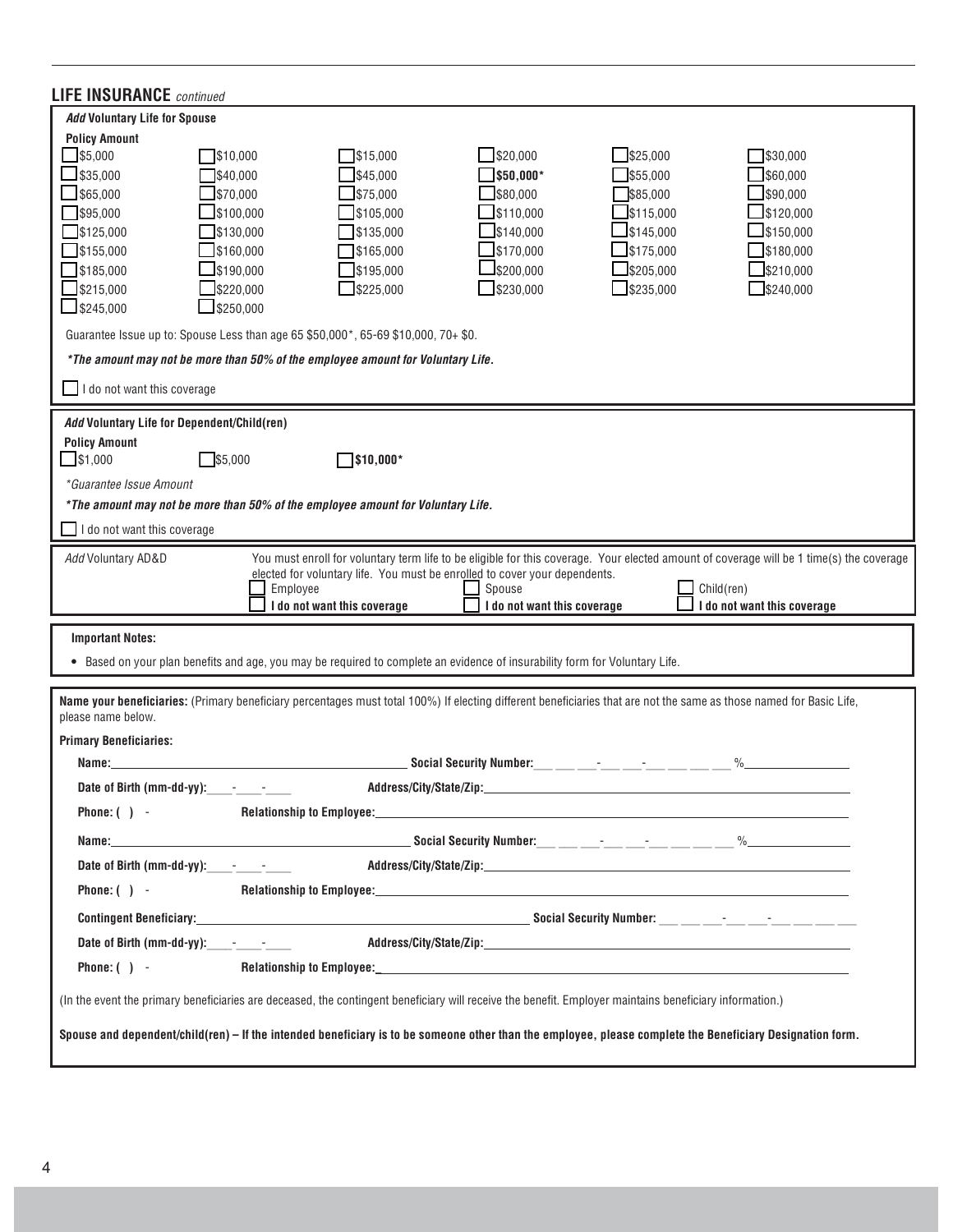## **Long-Term Disability(LTD) Coverage:**

Monthly Benefit  $\boxtimes$  66.66% of salary to a maximum of \$6,000

## **Signature**

- l An employee's decision to elect Vision or not elect Vision must be retained until the next plan's Open Enrollment period. If the employee elects not to enroll in vision coverage, they are not eligible to enroll until the plan's next Open Enrollment period.
- I understand that life insurance coverage for a dependent, other than a newborn child, will not take effect if that dependent is confined to a hospital or other health care facility, or is home confined, or is unable to perform two or more Activities of Daily Living (ADL's).
- l I understand that my dependent(s) cannot be enrolled for a coverage if I am not enrolled for that coverage.
- l I understand that the premium amounts shown above are estimations and are for illustrative purposes only.
- Submission of this form does not guarantee coverage. Among other things, coverage is contingent upon underwriting approval and meeting the applicable eligibility requirements as set forth in the applicable benefit booklet.
- $\bullet$  I understand that I must be actively at work or my elected coverage will not take effect until I have met the eligibility requirements (as defined in the benefit booklet.) This does not apply to eligible retirees.
- If coverage is waived and you later decide to enroll, late entrant penalties may apply. You may also have to provide, at your own expense, proof of each person's insurability. Guardian or its designee has the right to reject your request.
- l Plan design limitations and exclusions may apply. For complete details of coverage, please refer to your benefit booklet. State limitations may apply.
- I hereby apply for the group benefit(s) that I have chosen above.
- I understand that I must meet eligibility requirements for all coverages that I have chosen above.
- I agree that my employer may deduct premiums from my pay if they are required for the coverage I have chosen above.
- I acknowledge and consent to receiving electronic copies of applicable insurance related documents, in lieu of paper copies, to the extent permitted by applicable law. I may change this election only by providing thirty (30) day prior written notice.
- l **I attest that the information provided above is true and correct to the best of myknowledge.**

**Anyperson who with intent to defraud anyinsurance companyor other person files an application for insurance or statements of claim containing anyknowingly, false information, or conceals for purpose of misleading information concerning anyfact material hereto, commits a fraudulent insurance act, which is a crime, and may also be subject to civil penalties, or denial of insurance benefits.**

**The state in which you reside may have a specific state fraud warning. Please refer to the attached Fraud Warning Statements page.**

**The laws of New York require the following statement appear: Anyperson who knowinglyand with intent to defraud anyinsurance companyor other person files an application for insurance or statement of claim containing anymateriallyfalse information, or conceals for the purpose of misleading, information concerning any fact material thereto, commits a fraudulent insurance act, which is a crime, and shall also be subject to a civil penaltynot to exceed five thousand dollars and the stated value of the claim for each such violation. (Does not applyto Life Insurance.)**

**SIGNATURE OF EMPLOYEE X** \_\_\_\_\_\_\_\_\_\_\_\_\_\_\_\_\_\_\_\_\_\_\_\_\_\_\_\_\_\_\_\_\_\_\_\_\_\_\_\_\_\_\_ **DATE** \_\_\_\_\_\_\_\_\_\_\_\_\_\_\_\_\_\_\_\_\_\_

Enrollment Kit 00554134, 0001, EN

## **Fraud Warning Statements**

## **The laws of several states require the following statements to appear on the enrollment form:**

**Alabama:** Any person who knowingly presents a false or fraudulent claim for payment of a loss or benefit or who knowingly presents false information in an application for insurance is guilty of a crime and may be subject to restitution fines or confinement in prison, or any combination thereof.

**Arizona:** For your protection Arizona law requires the following statement to appear on this form. Any person who knowingly presents a false or fraudulent claim for payment of a loss is subject to criminal and civil penalties.

**California:** For your protection California law requires the following to appear on this form: Any person who knowingly presents false or fraudulent claim for the payment of a loss is guilty of a crime and may be subject to fines and confinement in state prison.

**Colorado:** It is unlawful to knowingly provide false, incomplete, or misleading facts or information to an insurance company for the purpose of defrauding or attempting to defraud the company. Penalties may include imprisonment, fines, denial of insurance, and civil damages. Any insurance company or agent of an insurance company who knowingly provides false, incomplete, or misleading facts or information to a policy holder or claimant for the purpose of defrauding or attempting to defraud the policy holder or claimant with regard to a settlement or award payable from insurance proceeds shall be reported to the Colorado Division of Insurance within the Department of Regulatory Agencies.

Questions? Call the Guardian Helpline (888) 600-1600 www.guardianlife.com 5